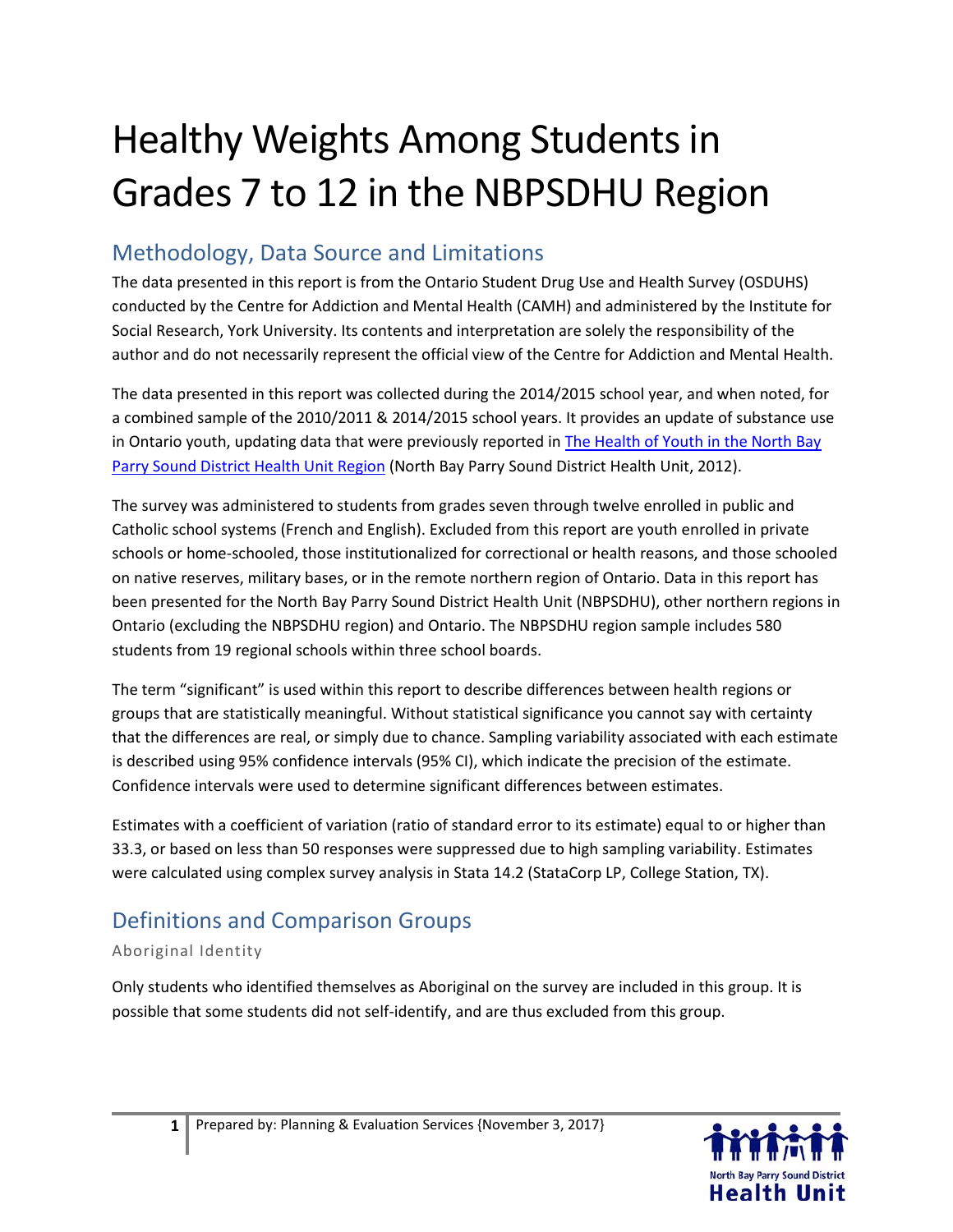Perceived Socio-Economic Status (SES)

Students were asked to identify where they thought their family would be on the SES ladder, on a scale from 1 to 10, with 1 being "worst off", and 10 being "best off". Students who selected a rating of 1-6 were considered to be of low SES, while students who selected 7-10 were considered to be of high SES.

## Overweight or Obese

About one in four students in our region were overweight or obese in our region in 2014/15 (27.6%; 95% CI; 23.9-31.5), similar to the percentage for other northern regions (28.2%; 95% CI; 23.2-33.7) and Ontario (25.4%; 95% CI; 23.0-27.9).This percentage has not changed between 2010/11 and 2014/15 school years in any of the three regions.

Data from 2010/11 & 2014/15 was combined to analyze overweight and obesity by subgroups. The percentage of students that were overweight or obese did not vary significantly by gender, grade level, aboriginal identity, perceived socioeconomic status, maternal or paternal education within our region (Tables 1 through 6). In Ontario, almost double and a significantly higher percentage of students who identified as Aboriginal or whose mother had less than a high school education were overweight/obese compared to non-Aboriginal students and students whose mother had a university education, respectively (Tables 3 & 5).

| Table 1. Percentage (95% CI) of Students Who Were Overweight or Obese, by Gender & Region, 2010/11 |  |  |
|----------------------------------------------------------------------------------------------------|--|--|
| & 2014/15 Combined                                                                                 |  |  |

| Gender         | <b>NBPSDHU Region</b> | <b>Other Northern</b><br><b>Regions</b> | <b>Ontario</b> |
|----------------|-----------------------|-----------------------------------------|----------------|
| <b>Males</b>   | 29.0                  | 33.2 <sup>‡</sup>                       | $29.5 \pm$     |
|                | (24.3, 34.2)          | (29.3, 37.3)                            | (27.5, 31.6)   |
| <b>Females</b> | 25.3                  | 22.9                                    | 21.6           |
|                | (22.0, 29.1)          | (18.7, 27.7)                            | (19.6, 23.6)   |

‡ Estimate is significantly different from females in the same region

|                            |  | Table 2. Percentage (95% CI) of Students Who Were Overweight or Obese, by Grade Level & Region, |  |  |
|----------------------------|--|-------------------------------------------------------------------------------------------------|--|--|
| 2010/11 & 2014/15 Combined |  |                                                                                                 |  |  |

| <b>Grade Level</b> | <b>NBPSDHU Region</b> | <b>Other Northern</b><br><b>Regions</b> | <b>Ontario</b> |
|--------------------|-----------------------|-----------------------------------------|----------------|
| Grades 7 - 8       | $20.2^{\Delta}$       | $30.6*$                                 | 21.1           |
|                    | (15.7, 25.7)          | (26.7, 34.9)                            | (19.1, 23.3)   |
| Grades $9 - 12$    | 29.0                  | 27.3                                    | $27.2 \pm$     |
|                    | (25.3, 33)            | (22.7, 32.4)                            | (25.2, 29.3)   |

‡ Estimate is significantly different from students in grades 7 & 8 in the same region

\* Estimate is significantly different from provincial estimate

Δ Estimate is significantly different from estimate for other northern regions

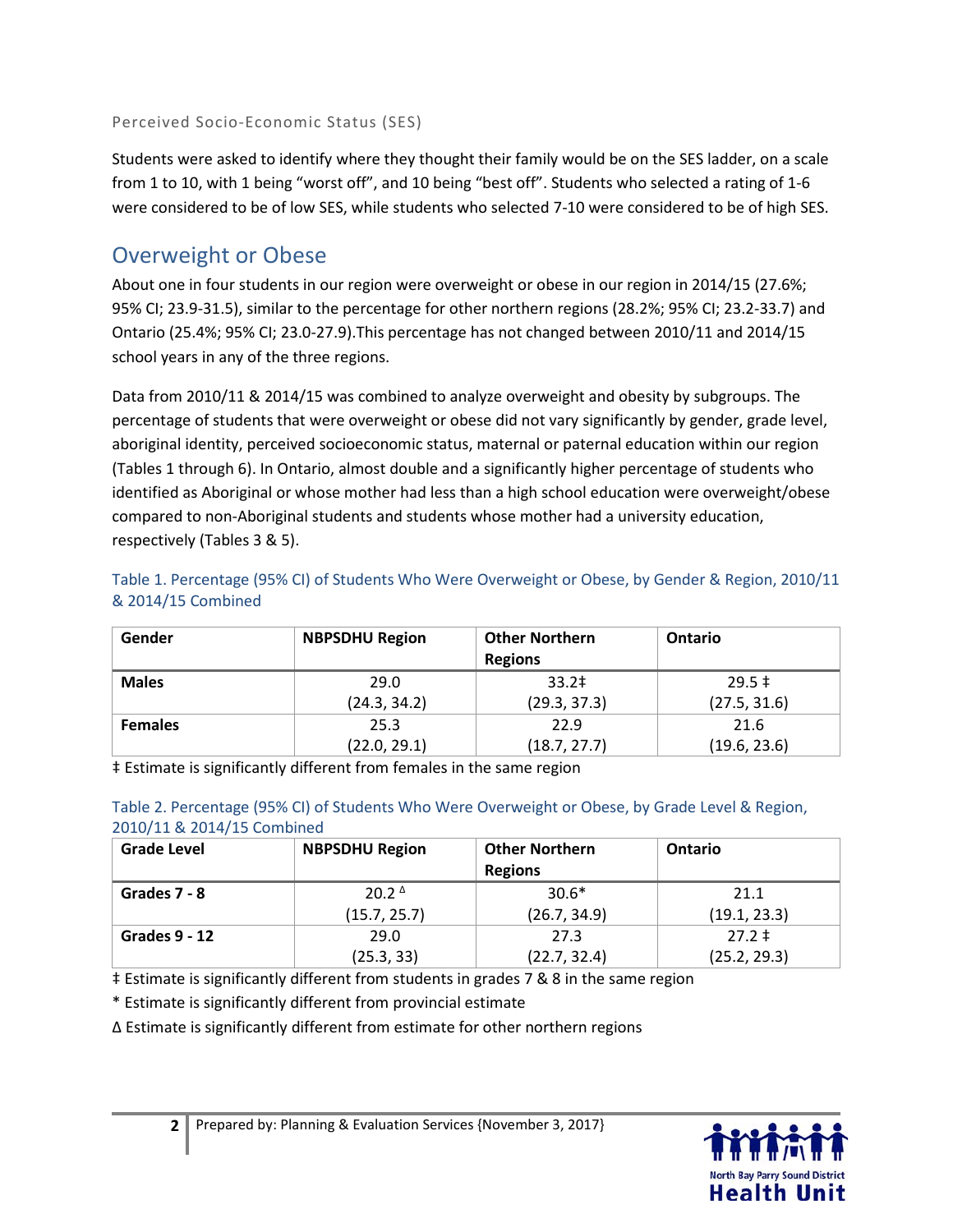#### Table 3. Percentage (95% CI) of Students Who Were Overweight or Obese, by Aboriginal Identity & Region, 2010/11 & 2014/15 Combined

| <b>Aboriginal identity</b> | <b>NBPSDHU Region</b> | <b>Other Northern</b><br><b>Regions</b> | <b>Ontario</b>    |
|----------------------------|-----------------------|-----------------------------------------|-------------------|
| Aboriginal                 | 32.3                  | 40.6                                    | 38.1 <sup>‡</sup> |
|                            | (22.8, 43.5)          | (30.3, 51.8)                            | (33.1, 43.3)      |
| Non-Aboriginal             | 26.7                  | 27.1                                    | 25.4              |
|                            | (23.4, 30.2)          | (23.9, 30.6)                            | (23.7, 27.2)      |

‡ Estimate is significantly different from students those who did not identify as Aboriginal in the same region

Table 4. Percentage (95% CI) of Students Who Were Overweight or Obese, by Perceived Socioeconomic Status & Region, 2010/11 & 2014/15 Combined

| <b>Perceived</b><br><b>Socioeconomic Status</b><br>(SES) | <b>NBPSDHU Region</b> | <b>Other Northern</b><br><b>Regions</b> | <b>Ontario</b> |
|----------------------------------------------------------|-----------------------|-----------------------------------------|----------------|
| Low SES                                                  | 31.1                  | 32.8                                    | 29.9‡          |
|                                                          | (25.7, 37.1)          | (26.3, 40)                              | (27.5, 32.5)   |
| <b>High SES</b>                                          | 24.8                  | 26.6                                    | 23.8           |
|                                                          | (22, 27.9)            | (23.3, 30.2)                            | (22.1, 25.6)   |

‡ Estimate is significantly different from students those who perceived their socioeconomic status to be high, in the same region

#### Table 5. Percentage (95% CI) of Students Who Were Overweight or Obese, by Highest Level of Maternal Education Completed & Region, 2010/11 & 2014/15 Combined

| <b>Highest level of</b><br>maternal education<br>completed | <b>NBPSDHU Region</b> | <b>Other Northern</b><br><b>Regions</b> | Ontario      |
|------------------------------------------------------------|-----------------------|-----------------------------------------|--------------|
| <b>University</b>                                          | 22.5                  | 23.1                                    | 21.5         |
|                                                            | (16.2, 30.5)          | (18.7, 28.3)                            | (20.3, 22.8) |
| College                                                    | 31.8                  | 24.7                                    | $28.7 \pm$   |
|                                                            | (26.3, 37.9)          | (20.1, 30)                              | (25.3, 32.3) |
| <b>High school</b>                                         | 29.1                  | 35.4                                    | 27.8‡        |
|                                                            | (21.4, 38.3)          | (26.6, 45.3)                            | (24.9, 30.9) |
| Less than high school                                      | $34.2^{E}$            | $43.1 \pm$                              | $37.3 \pm$   |
|                                                            | (21.9, 49.1)          | (30.7, 56.5)                            | (30.9, 44.2) |

E Interpret with caution; the estimate is associated with high sampling variability

‡ Estimate is significantly different from students those whose mothers had completed a university education or higher, in the same region

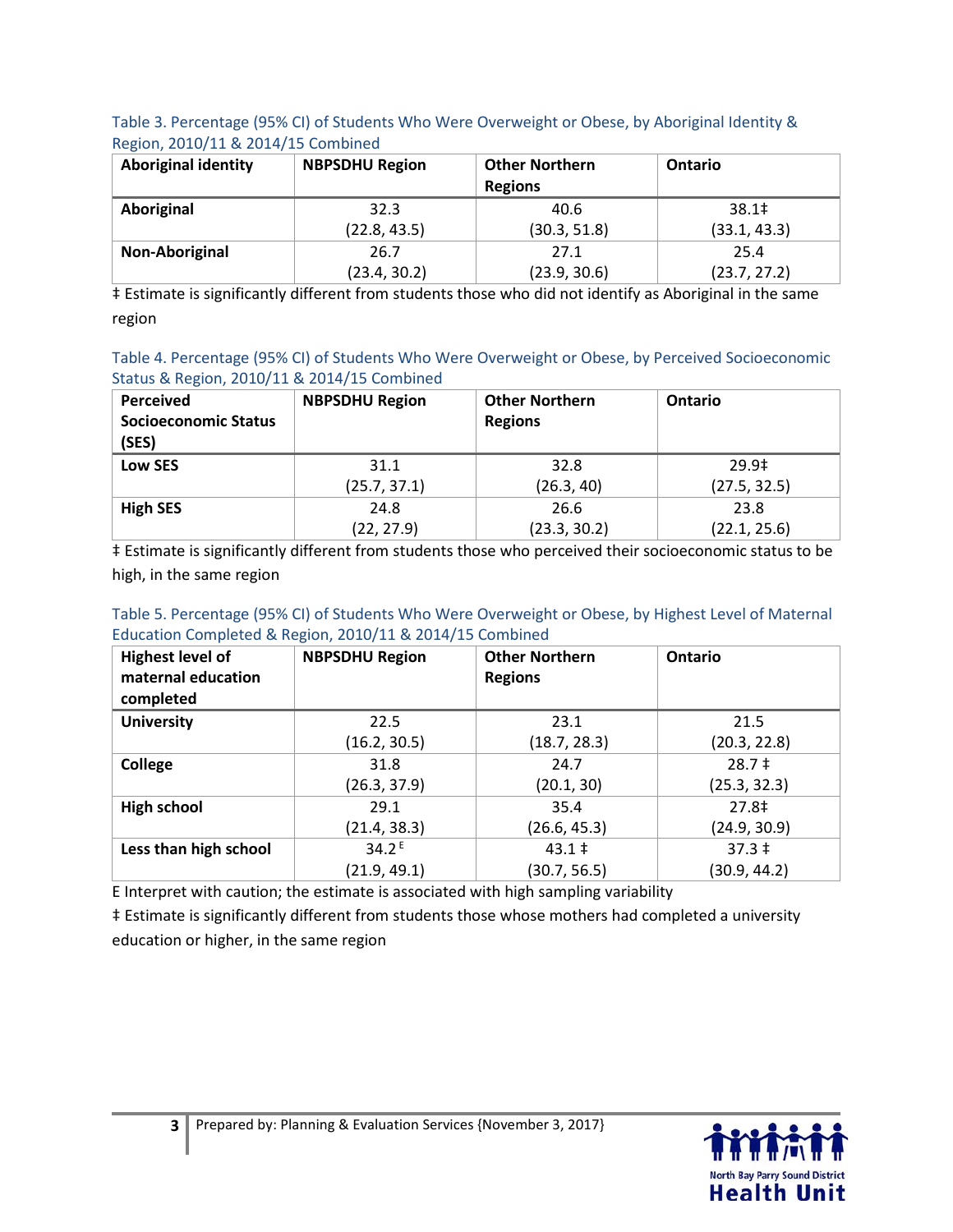| <b>Highest level of</b><br>paternal education<br>completed | <b>NBPSDHU Region</b> | <b>Other Northern</b><br><b>Regions</b> | Ontario                 |
|------------------------------------------------------------|-----------------------|-----------------------------------------|-------------------------|
| <b>University</b>                                          | 18.9                  | 19.6                                    | 20.3                    |
|                                                            | (12.4, 27.6)          | (15.7, 24.2)                            | (18.8, 22.0)            |
| <b>College</b>                                             | 24.1                  | 30.7                                    | $29.5 \pm$              |
|                                                            | (19.4, 29.6)          | (24.6, 37.6)                            | (26.4, 32.7)            |
| <b>High school</b>                                         | 34.1                  | 28.4                                    | $28.8 \pm$              |
|                                                            | (29.1, 39.5)          | (23.2, 34.3)                            | (24.9, 33.1)            |
| Less than high school                                      | 35.4 <sup>E</sup>     | 30.3                                    | $33.7 \;{\rm \ddagger}$ |
|                                                            | (23.6, 49.2)          | (22.9, 38.9)                            | (29.2, 38.5)            |

| Table 6. Percentage (95% CI) of Students Who Were Overweight or Obese, by Highest Level of Paternal |
|-----------------------------------------------------------------------------------------------------|
| Education Completed & Region, 2010/11 & 2014/15 Combined                                            |

E Interpret with caution; the estimate is associated with high sampling variability ‡ Estimate is significantly different from students those whose fathers had completed a university education or higher, in the same region

## Body Image

About one in five students in our region thought they were 'too fat' (18.2%; 95% CI; 13.7-23.7), which was similar to students in other northern regions (24.0%; 95% CI; 20.3-28.3) and Ontario (24.3%; 95% CI; 21.4-27.4). The percentage of students who perceive themselves as 'too thin', 'about the right weight', or 'too fat', has not changed significantly in all three regions from the 2010/11 school year.

Data from 2010/11 & 2014/15 was combined to analyze body image by subgroups (Tables 7 through 11). One of every two overweight or obese students in our region think they are 'about the right weight'; similar to overweight or obese students in other northern regions and Ontario. In Ontario and other northern regions, almost one in three female students thought they were 'too fat', while only one in eight males thought they were 'too fat' (Table 1).

| <b>ZUID/II &amp; ZUI4/IS COMPINED</b> |                       |                                         |                |  |  |
|---------------------------------------|-----------------------|-----------------------------------------|----------------|--|--|
| Gender                                | <b>NBPSDHU Region</b> | <b>Other Northern</b><br><b>Regions</b> | <b>Ontario</b> |  |  |
| <b>Males</b>                          | 16.9                  | 16.0                                    | 17.5           |  |  |
|                                       | (12.1, 23.1)          | (12.4, 20.5)                            | (15.0, 20.2)   |  |  |
| <b>Females</b>                        | 23.9                  | $30.8 \pm$                              | $30.4 \pm$     |  |  |
|                                       | (17.8, 31.2)          | (26.7, 35.2)                            | (28.3, 32.6)   |  |  |

Table 7. Percentage (95% CI) of Students Who Thought They Were 'Too Fat', by Gender & Region, 2010/11 & 2014/15 Combined

‡ Estimate is significantly different from females in the same region

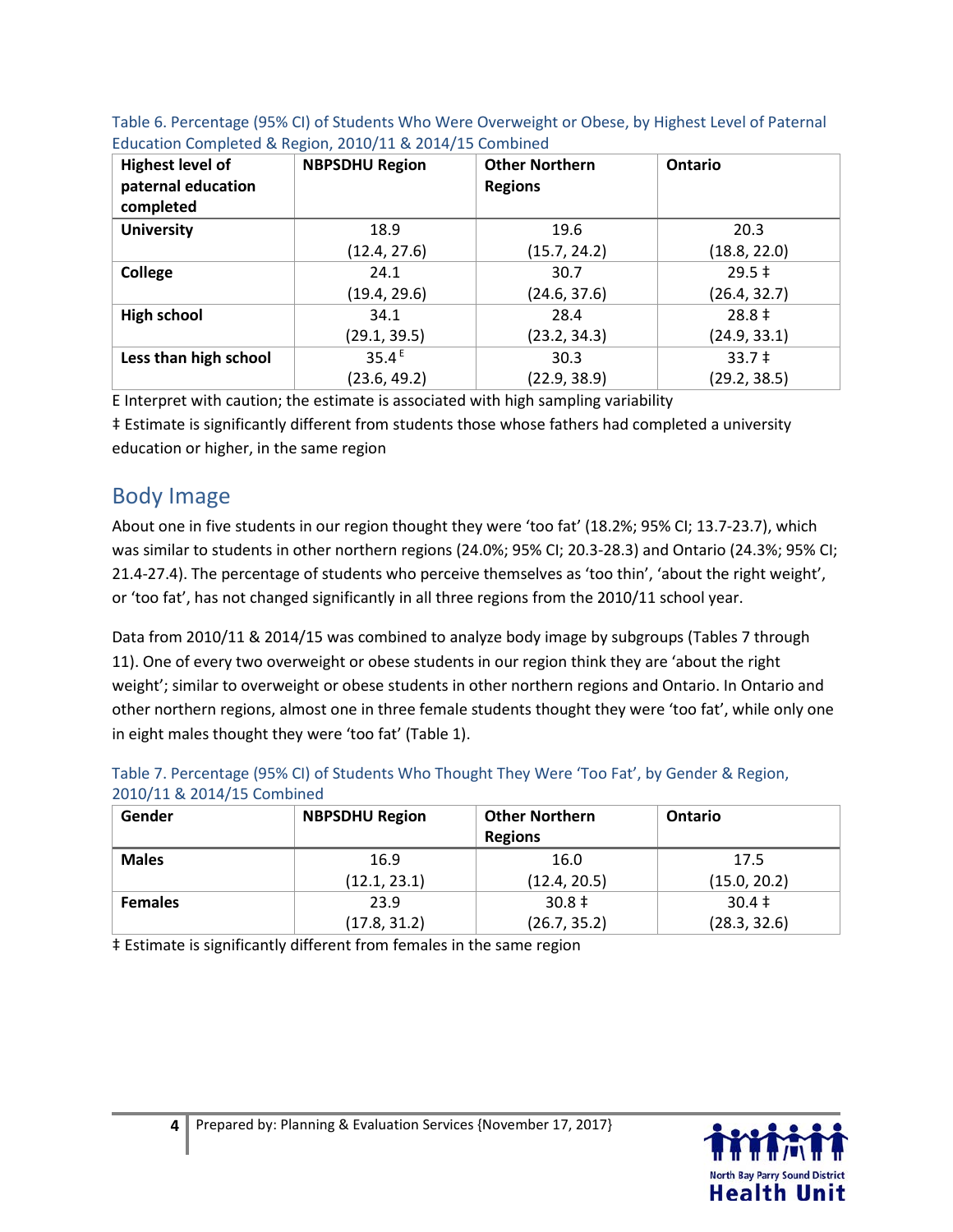Table 8. Percentage (95% CI) of Students Who Thought They Were 'Too Fat', by Grade Level & Region, 2010/11 & 2014/15 Combined

| <b>Grade Level</b>   | <b>NBPSDHU Region</b> | <b>Other Northern</b><br><b>Regions</b> | <b>Ontario</b> |
|----------------------|-----------------------|-----------------------------------------|----------------|
| Grades 7 - 8         | 18.5                  | 20.1                                    | 19.6           |
|                      | (13.2, 25.4)          | (16.0, 25.0)                            | (17.0, 22.5)   |
| <b>Grades 9 - 12</b> | 21.0                  | 24.3                                    | 25.0           |
|                      | (15.7, 27.4)          | (20.5, 28.5)                            | (22.4, 27.9)   |

Table 9. Percentage (95% CI) of Students Who Thought They Were 'Too Fat', by Aboriginal Identity & Region, 2010/11 & 2014/15 Combined

| <b>Aboriginal identity</b> | <b>NBPSDHU Region</b> | <b>Other Northern</b><br><b>Regions</b> | Ontario      |
|----------------------------|-----------------------|-----------------------------------------|--------------|
| Aboriginal                 | 23.6                  | 29.3                                    | 23.3         |
|                            | (14.5, 36.1)          | (17.0, 45.6)                            | (16.8, 31.3) |
| Non-Aboriginal             | 20.4                  | 22.4                                    | 23.6         |
|                            | (16.3, 25.3)          | (19.5, 25.6)                            | (21.4, 26.0) |

#### Table 10. Percentage (95% CI) of Students Who Thought They Were 'Too Fat', by Perceived Socioeconomic Status & Region, 2010/11 & 2014/15 Combined

| Perceived<br><b>Socioeconomic Status</b><br>(SES) | <b>NBPSDHU Region</b> | <b>Other Northern</b><br><b>Regions</b> | <b>Ontario</b> |
|---------------------------------------------------|-----------------------|-----------------------------------------|----------------|
| Low SES                                           | 27.4                  | 25.1                                    | 27.3           |
|                                                   | (19.7, 36.6)          | (18.7, 32.9)                            | (24.6, 30.0)   |
| <b>High SES</b>                                   | 17.1                  | 22.4                                    | 22.0           |
|                                                   | (13.3, 21.6)          | (19.2, 26.1)                            | (19.5, 24.7)   |

#### Table 11. Percentage (95% CI) of Students Who Thought They Were 'Too Fat' among Students Who Were Overweight & Obese, by Region, 2010/11 & 2014/15 Combined

| Overweight/obese | <b>NBPSDHU Region</b> | <b>Other Northern</b><br><b>Regions</b> | Ontario      |
|------------------|-----------------------|-----------------------------------------|--------------|
| Overweight/obese | 50.3                  | 41.9                                    | 52.9         |
|                  | (39.9, 60.7)          | (34.8, 49.3)                            | (49.1, 56.8) |

## Desired Change in Weight

About three of every ten students reported trying to lose weight, similar to percentages for students in other northern regions and Ontario (Table 12).

Data from 2010/11 & 2014/15 was combined to analyze weight control behaviours by subgroups (Tables 13 through 17). Almost half of the students who identified as Aboriginal in our region reported trying to lose weight, significantly higher compared to non-Aboriginal students (Table 15). The percentage of female students, secondary school students, non-Aboriginal students, and students with high perceived socioeconomic status who reported trying to lose weight was significantly lower in our region compared to their Ontario counterparts (Tables 13, 14, 15, & 16, respectively).

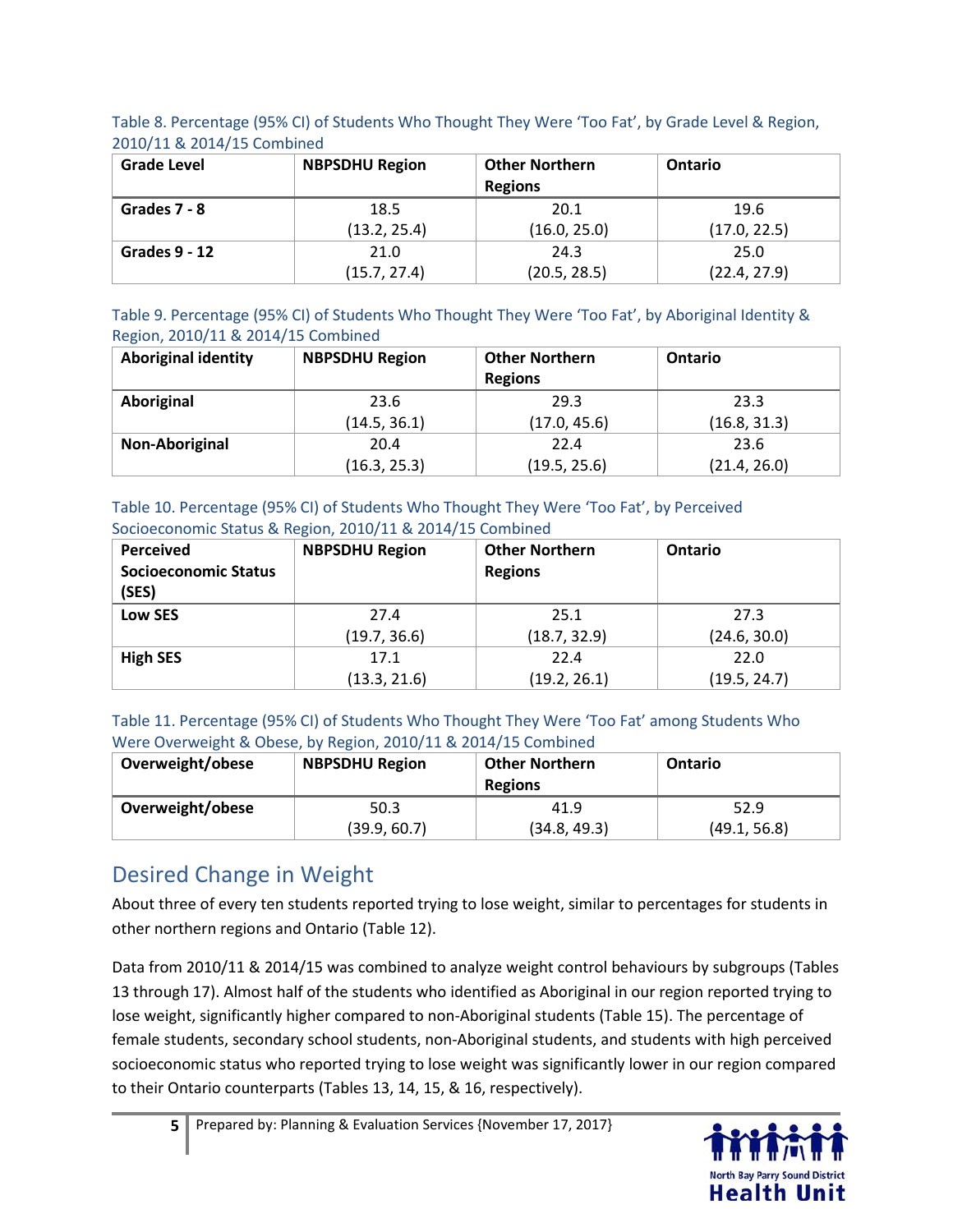| <b>Weight Control</b><br><b>Behaviour</b> | <b>NBPSDHU Region</b> | <b>Other Northern</b><br><b>Regions</b> | Ontario      |
|-------------------------------------------|-----------------------|-----------------------------------------|--------------|
| Trying to lose weight                     | 30.6                  | 30.1                                    | 30.1         |
|                                           | (26.0, 35.5)          | (27.8, 32.6)                            | (27.8, 32.6) |
| Trying to keep from                       | 23.3                  | 22.5                                    | 22.5         |
| gaining weight                            | (19.1, 28.1)          | (20.7, 24.3)                            | (20.7, 24.3) |
| Not doing anything                        | 33.5                  | 33.6                                    | 33.6         |
|                                           | (28.4, 39.1)          | (31.1, 36.2)                            | (31.1, 36.2) |
| Trying to gain weight                     | 12.6                  | 13.8                                    | 13.8         |
|                                           | (8.8, 17.7)           | (12.2, 15.6)                            | (12.2, 15.6) |

#### Table 12. Percentage (95% CI) of Students by Weight Control Behaviour & Region, 2014/15

#### Table 13. Percentage (95% CI) of Students Who Were Trying to Lose Weight, by Gender & Region, 2010/11 & 2014/15 Combined

| Gender         | <b>NBPSDHU Region</b> | <b>Other Northern</b><br><b>Regions</b> | Ontario      |
|----------------|-----------------------|-----------------------------------------|--------------|
| <b>Males</b>   | $17.5^E$              | 21.1                                    | 21.1         |
|                | (12.3, 24.2)          | (17.3, 25.3)                            | (19.1, 23.3) |
| <b>Females</b> | $27.6*$               | $40.3 \pm$                              | $38.6 \pm$   |
|                | (21.6, 34.4)          | (34.3, 46.6)                            | (36.4, 40.8) |

‡ Estimate is significantly different from females in the same region

\* Estimate is significantly different from provincial estimate

E Interpret with caution; the estimate is associated with high sampling variability

#### Table 14. Percentage (95% CI) of Students Who Were Trying to Lose Weight, by Grade Level & Region, 2010/11 & 2014/15 Combined

| <b>Grade Level</b> | <b>NBPSDHU Region</b> | <b>Other Northern</b><br><b>Regions</b> | <b>Ontario</b> |
|--------------------|-----------------------|-----------------------------------------|----------------|
| Grades 7 - 8       | 20.9                  | 33.6                                    | 25.7           |
|                    | (17.3, 25.1)          | (27.1, 40.8)                            | (23.0, 28.7)   |
| Grades 9 - 12      | $23.0*$               | 28.9                                    | $30.8 \pm$     |
|                    | (18.5, 28.2)          | (24.3, 33.9)                            | (28.7, 32.9)   |

\* Estimate is significantly different from provincial estimate

‡ Estimate is significantly different from students in grades 7 & 8 in the same region